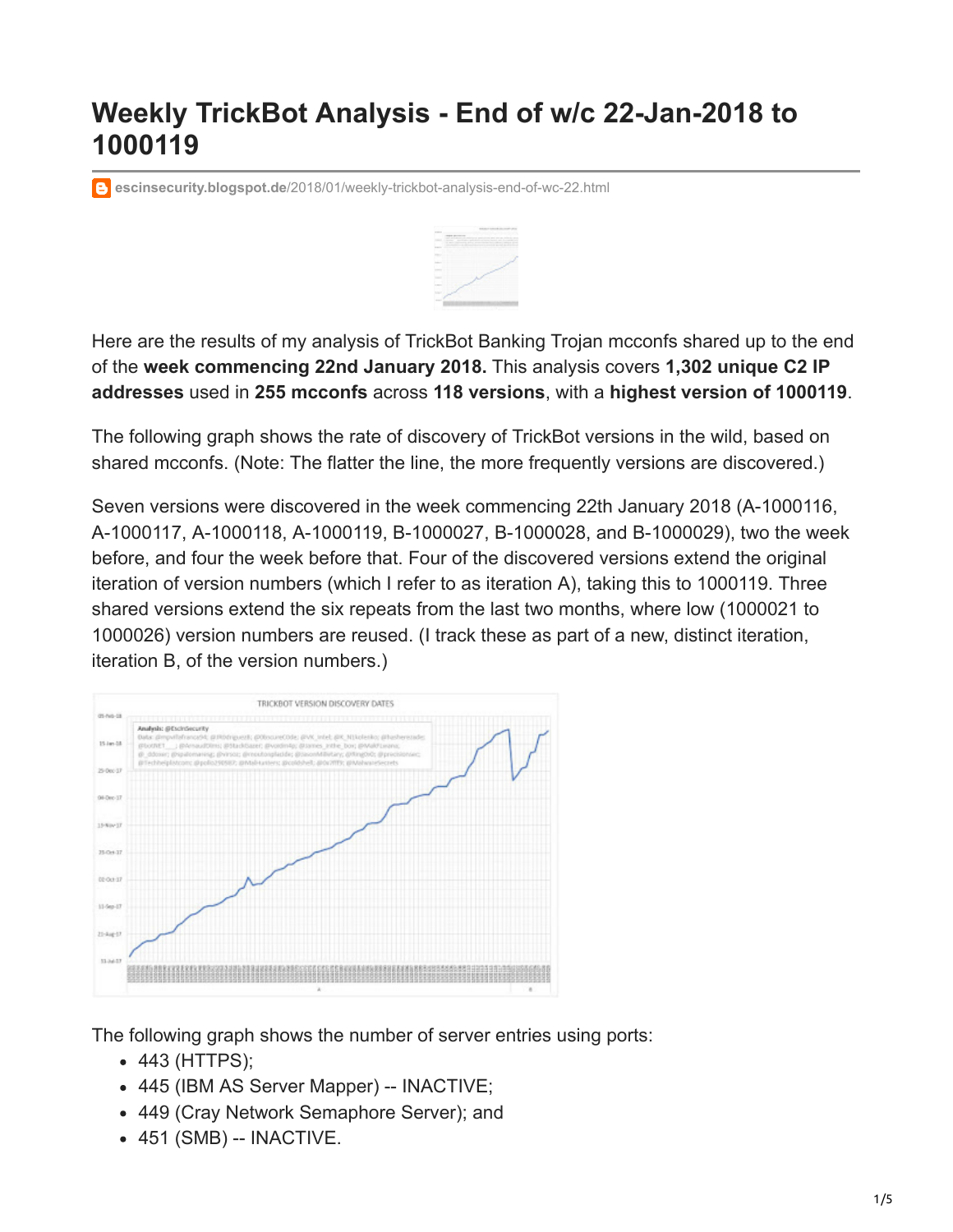This week's iteration A configs increased the count of C2 server entries back to a level last seen at the start of January. The iteration B configs seen continue the low C2 server count which has typified iteration B.



The following table shows the top 25 servers (of 1,302 unique) used within the 118 versions. This table changes for the first time in five weeks with the introduction of 94[.]127[.]111[.]14[:]449 into the top 25 due to its use between versions 1000109 and 1000116.

| 91.83.88.51:449     | 17                      | A-1000058 | A-1000063 |
|---------------------|-------------------------|-----------|-----------|
| 176.120.126.21:449  | 17                      | A-1000065 | A-1000081 |
| 191.7.30.30:443     | 15                      | A-1000024 | A-1000038 |
| 84 238 198 166 449  | 14                      | A-1000030 | A-1000046 |
| 156.17.92.161:449   | 14                      | A-1000068 | A-1000081 |
| 186 103 161 204:443 | 12                      | A-1000024 | A-1000035 |
| 46.160.165.31:443   | 11                      | A-1000025 | A-1000035 |
| 79.106.41 9:449     | 11                      | A-1000092 | A-1000102 |
| 79.170.7.139:449    | 11                      | A-1000064 | A-1000074 |
| 83.0.245.234:449    | 11                      | A-1000080 | A-1000090 |
| 187.188.162.150.449 | 11                      | A-1000080 | A-1000090 |
| 46 237 117 193 449  | 10                      | A-1000059 | A-1000068 |
| 89.231.13.38:449    | 10                      | A-1000058 | A-1000063 |
| 91 239 249 118 449  | 10                      | A-1000065 | A-1000074 |
| 196 202 194 202-451 | 10                      | A-1000065 | A-1000074 |
| 200.111.97.235:449  | 10                      | A-1000101 | A-1000110 |
| 46.20.56.239:449    | 8                       | A-1000065 | A-1000072 |
| 82 146 48 44:443    | 8                       | A-1000100 | A-1000107 |
| 94.127.111.14:449   | 8                       | A-1000109 | A-1000116 |
| 94.250.253.142.443  | $\overline{\mathbf{R}}$ | A-1000100 | A-1000107 |
| 187.191.0.42:449    | R                       | A-1000076 | A-1000083 |
| 36.37.176.6:443     | 7                       | A-1000002 | A-1000012 |
| 36.66.107.162:443   |                         | A-1000012 | A-1000019 |
| 41 57 103 218:449   |                         | A-1000064 | A-1000070 |
| 51.254.164.249.443  |                         | A-1000038 | A-1000044 |

@botNE @\_ddoxer; @spalomaresg; @virsoz; @moutonplacide; @JasonMilletary; @Ring0x0; @precisionsec; @Techhelplistcom; @pollo290987; @MalHunters; @coldshell; @0x7fff9; @MalwareSecrets

The following table shows the breakdown of detected TrickBot campaign 'gtag' (group tags) values used in the 255 mcconfs analysed.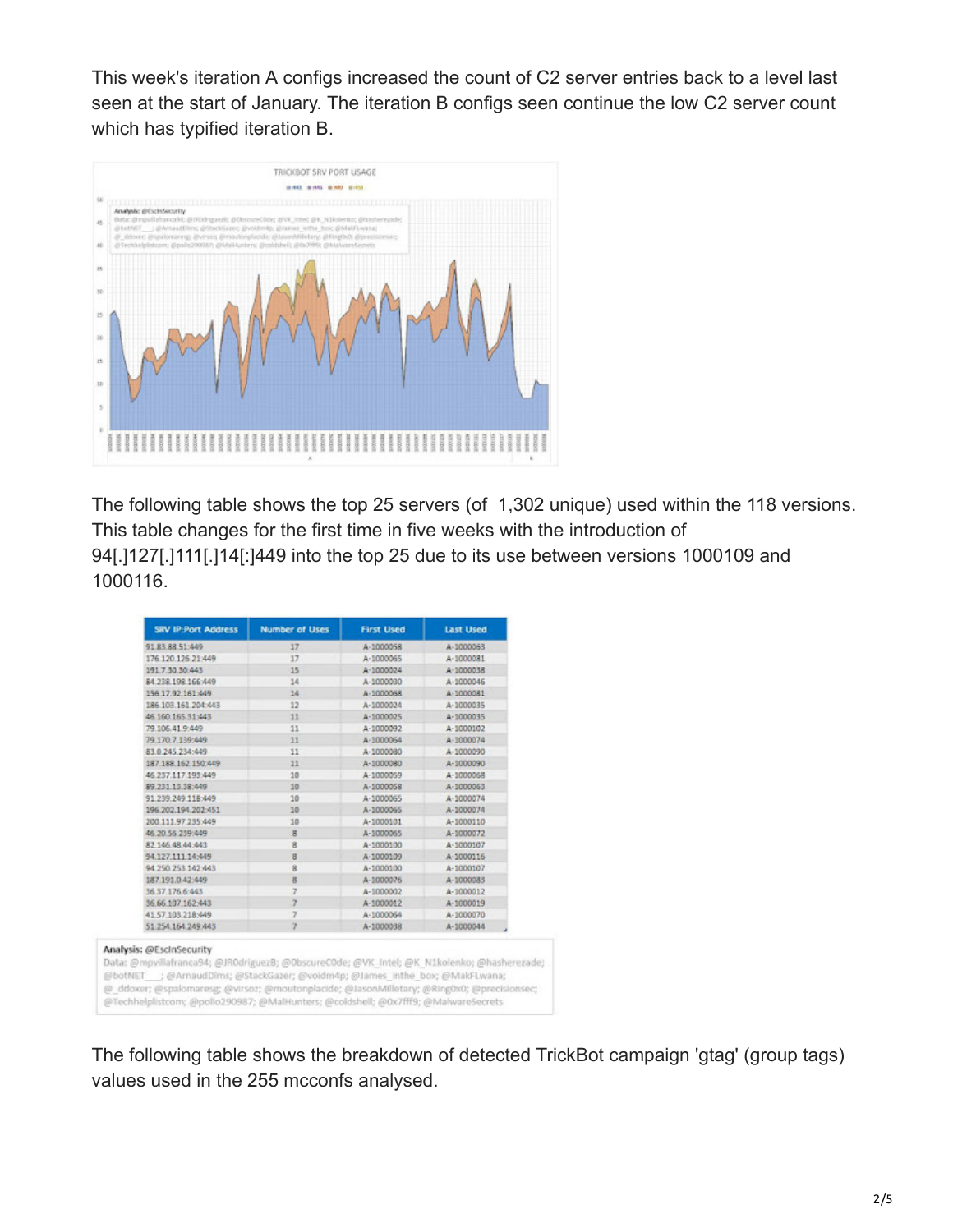|                                       | The communication of the communication of the communication of the communication of the communication of the communication of the communication of the communication of the communication of the communication of the communic | the second that the second control of the second second and the second second second second second second second second second second second second second second second second second second second second second second seco  | <b>STATISTICS</b> |
|---------------------------------------|--------------------------------------------------------------------------------------------------------------------------------------------------------------------------------------------------------------------------------|---------------------------------------------------------------------------------------------------------------------------------------------------------------------------------------------------------------------------------|-------------------|
|                                       |                                                                                                                                                                                                                                |                                                                                                                                                                                                                                 |                   |
| visited and the state of the state of |                                                                                                                                                                                                                                | $\sim$ 0.000 compared to the contract of the contract of the contract of the contract of the contract of the contract of the contract of the contract of the contract of the contract of the contract of the contract of the co |                   |
|                                       |                                                                                                                                                                                                                                |                                                                                                                                                                                                                                 |                   |

97 C2 servers were used in the mcconfs from this week, of which 84 (87%) were new. The BGP prefix registrations for the C2 server IP addresses continue to be heavily biased to ASN routed through RU (and so the graph below's Y-axis is cut short to allow clearer viewing of other country counts). The new servers' IP addresses are associated with ASN routed to: 64xRU, 10xNL, 3xIN, 3xLU, 2xPL, 1xCH, and 1xUS.



The following map shows the geographical location of 85 (scanned by Shodan) of the 97 IP addresses used in the analysed configs.

Five of these servers are **MikroTik** devices (historically a favourite of TrickBot), one is an **ER-X** and one is a **NanoStation Loco M5**.

49 are running **OpenSSH**, 25 are running **nginx**, 16 are running **Apache**, eight are running **Exim**, eight are running **Postfix**, four are running **MySQL**, four are running **ProFTPD**, one is running ARK, one is running **Dropbear SSH**, one is running **IIS**, one is running **Squid Proxy** -- with some servers running as many as four of these products.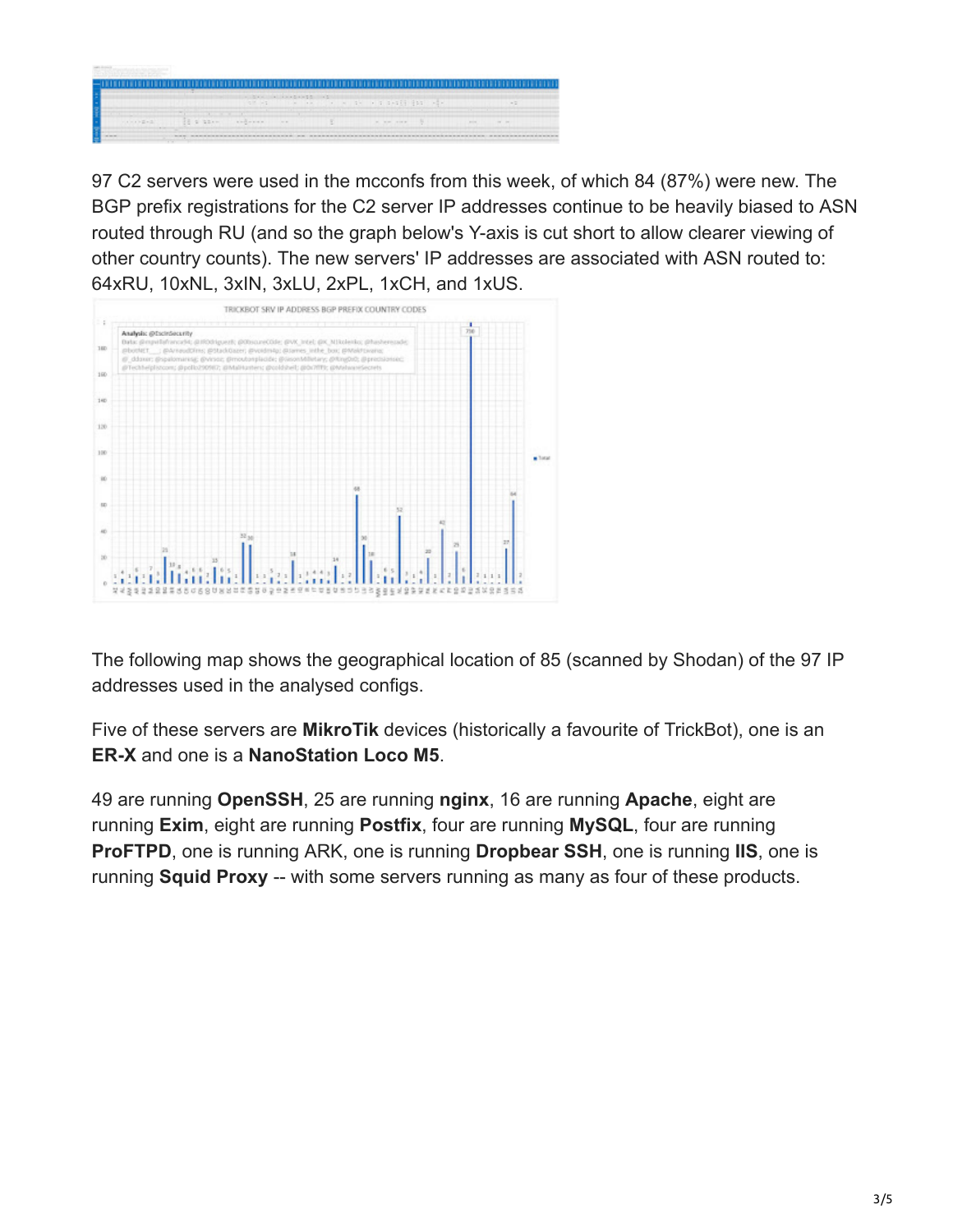

The following table shows the BGP allocations of C2 servers' IP addresses to country by TrickBot version.



Finally, the following table shows the top 25 BGP prefixes used by TrickBot for C2 servers.